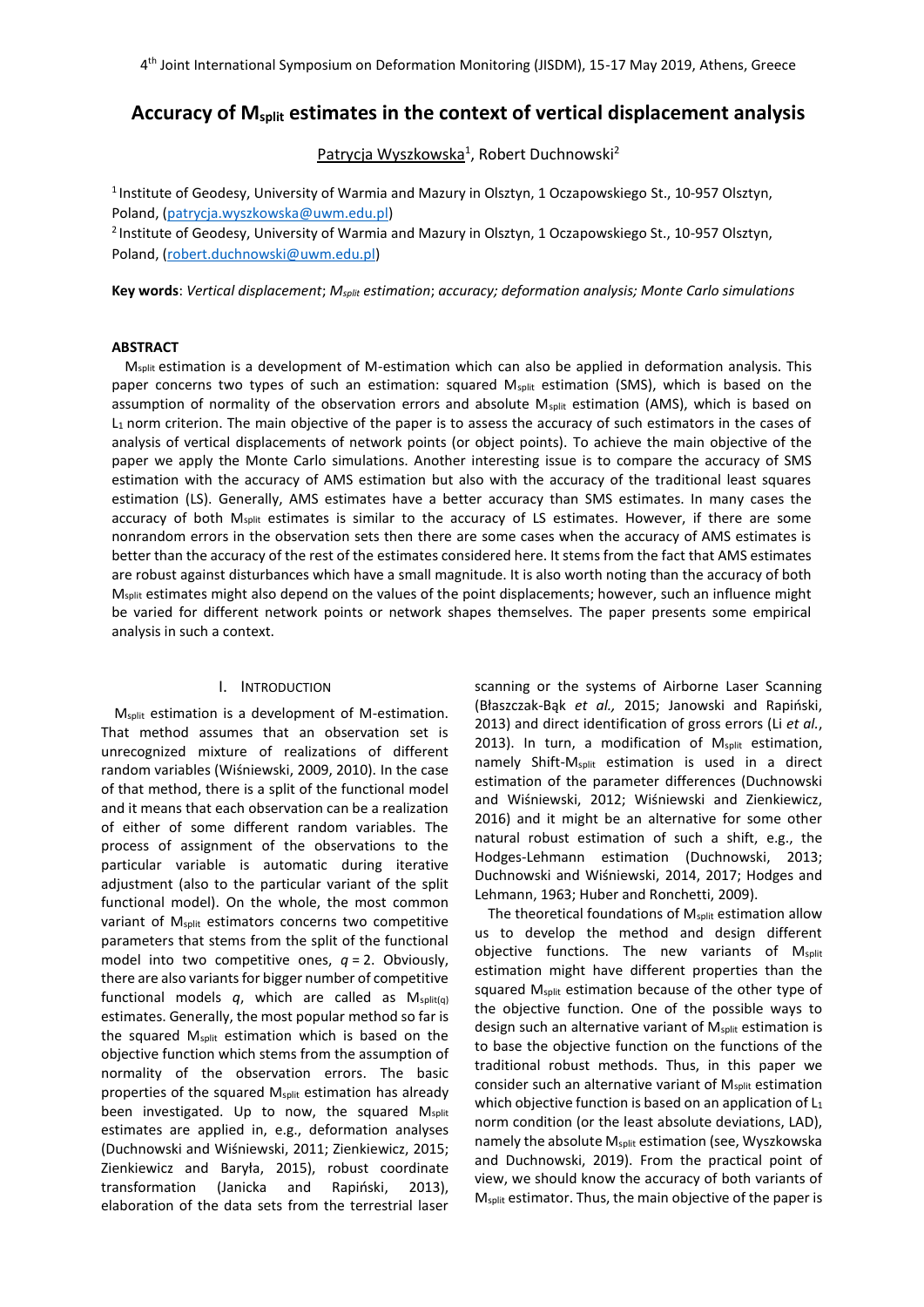to assess such an accuracy. Since we are especially interested in application of the methods in question in deformation analysis, thus we assess the estimation accuracy in the context of vertical displacement analysis. Note, that the theory of how to assess the accuracy of Msplit estimators is not derived so far (especially with respect to the absolute variant), thus we will apply an empirical approach to achieve the paper goal. With regard to accuracy, we will use both root-mean-square deviation (RMSD) and standard deviation (SD). All empirical tests are based on Monte Carlo simulations.

# II. THEORETICAL FOUNDATIONS

In the case of  $M_{split}$  estimation a classical linear model of observations:

$$
y = \theta + v = AX + v \tag{1}
$$

where **y** = observation vector **θ** = location parameter vector **v** = measurement errors vector **A** = known rectangular matrix **X** = unknown parameter vector.

is split into *q* competitive models (Wiśniewski, 2009; 2010):

$$
\mathbf{y} = \mathbf{\Theta}_{(l)} + \mathbf{v}_{(l)} = \mathbf{A}\mathbf{X}_{(l)} + \mathbf{v}_{(l)} \tag{2}
$$

where  $l=1, ..., q$  and it is the number of the competitive model.

It means that the split functional models concern the same observation *yi*. Due to the split of functional models we obtain *q* competitive versions of parameters. Thus, one can say that the observation set is an unknown mixture of realizations of *q* random variables which differ from each other at least in the location parameters. Generally, we do not know how particular observation is assigned to a respective parameter version. To put it another way, one has no information how the observations should be divided into *q* groups. The assumption about number of competitive models depends on the analyst's knowledge and experience and/or particular estimation problem (Zienkiewicz, 2018).

Here, we assume that  $q = 2$ , so the functional models can be written as:

$$
\mathbf{y} = \mathbf{\theta}_{(1)} + \mathbf{v}_{(1)} = \mathbf{A}\mathbf{X}_{(1)} + \mathbf{v}_{(1)}
$$
  

$$
\mathbf{y} = \mathbf{\theta}_{(2)} + \mathbf{v}_{(2)} = \mathbf{A}\mathbf{X}_{(2)} + \mathbf{v}_{(2)}
$$
 (3)

M<sub>split</sub> estimation is characterized by the optimization problem, which is defined by following formula (more information about the general optimization problem can be found in Wiśniewski, 2009; 2010):

$$
\varphi(\mathbf{X}_{(1)}, \mathbf{X}_{(2)}) = \sum_{i=1}^{n} \rho(\mathbf{v}_{i(1)}) \rho(\mathbf{v}_{i(2)}) = \min_{\mathbf{X}_{(1)}, \mathbf{X}_{(2)}} \tag{4}
$$

where *ρ* = chosen function which defines the objective function.

Generally, the Newton method can be applied to find the estimates  $\hat{\bm{X}}_{(1)}$ ,  $\hat{\bm{X}}_{(2)}$  which minimize that function. Additionally, it is worth noting that the properties of the method stem from the two following characteristic functions (e.g., Wiśniewski, 2009):

$$
\psi(\mathbf{v}_{(1)}) = \frac{d\rho(\mathbf{v}_{(1)})\rho(\mathbf{v}_{(2)})}{d\mathbf{v}_{(1)}} = \frac{\rho(\mathbf{v}_{(2)})d\rho(\mathbf{v}_{(1)})}{d\mathbf{v}_{(1)}}
$$
\n
$$
\psi(\mathbf{v}_{(2)}) = \frac{d\rho(\mathbf{v}_{(1)})\rho(\mathbf{v}_{(2)})}{d\mathbf{v}_{(2)}} = \frac{\rho(\mathbf{v}_{(1)})d\rho(\mathbf{v}_{(2)})}{d\mathbf{v}_{(2)}}
$$
\n(5)

$$
w(v_{(1)}) = \frac{\psi(v_{(1)})}{v_{(1)}} \text{ and } w(v_{(2)}) = \frac{\psi(v_{(2)})}{v_{(2)}} \tag{6}
$$

where  $\psi$  = influence function *w* = weight function.

The weight function is also very useful in designing numerical algorithms leading to the sought estimates. In the case of the first considered variant of Msplit estimation, namely the squared M<sub>split</sub> estimation (SMS estimation), the objective function is as follows (Wiśniewski, 2009):

$$
\varphi(\mathbf{X}_{(1)}, \mathbf{X}_{(2)}) = \sum_{i=1}^{n} \rho(\mathbf{V}_{i(1)}) \rho(\mathbf{V}_{i(2)}) = \sum_{i=1}^{n} \mathbf{V}_{i(1)}^{2} \mathbf{V}_{i(2)}^{2}
$$
(7)

Thus, the respective influence functions are defined as:

$$
\psi(\mathsf{v}_{(1)}) = 2\mathsf{v}_{(1)}\mathsf{v}_{(2)}^2 \quad \text{and} \quad \psi(\mathsf{v}_{(2)}) = 2\mathsf{v}_{(1)}^2\mathsf{v}_{(2)} \qquad (8)
$$

and the respective weight functions as:

$$
w(v_{_{(1)}}) = \frac{\psi(v_{_{(1)}})}{2v_{_{(1)}}} = v_{_{(2)}}^2 \quad \text{and} \quad w(v_{_{(2)}}) = \frac{\psi(v_{_{(2)}})}{2v_{_{(2)}}} = v_{_{(1)}}^2 \quad (9)
$$

Here, another considered variant of M<sub>split</sub> estimation is the absolute M<sub>split</sub> estimation (AMS estimation) (see, Wyszkowska and Duchnowski, 2019), which is developed on the basis of the objective function of LAD method (e.g., Baselga and García-Asenjo, 2008; Marshall and Bethel, 1996):

$$
\varphi_{LAD}(\mathbf{X}) = \sum_{i=1}^{n} \rho(v_i) = \sum_{i=1}^{n} |v_i|
$$
 (10)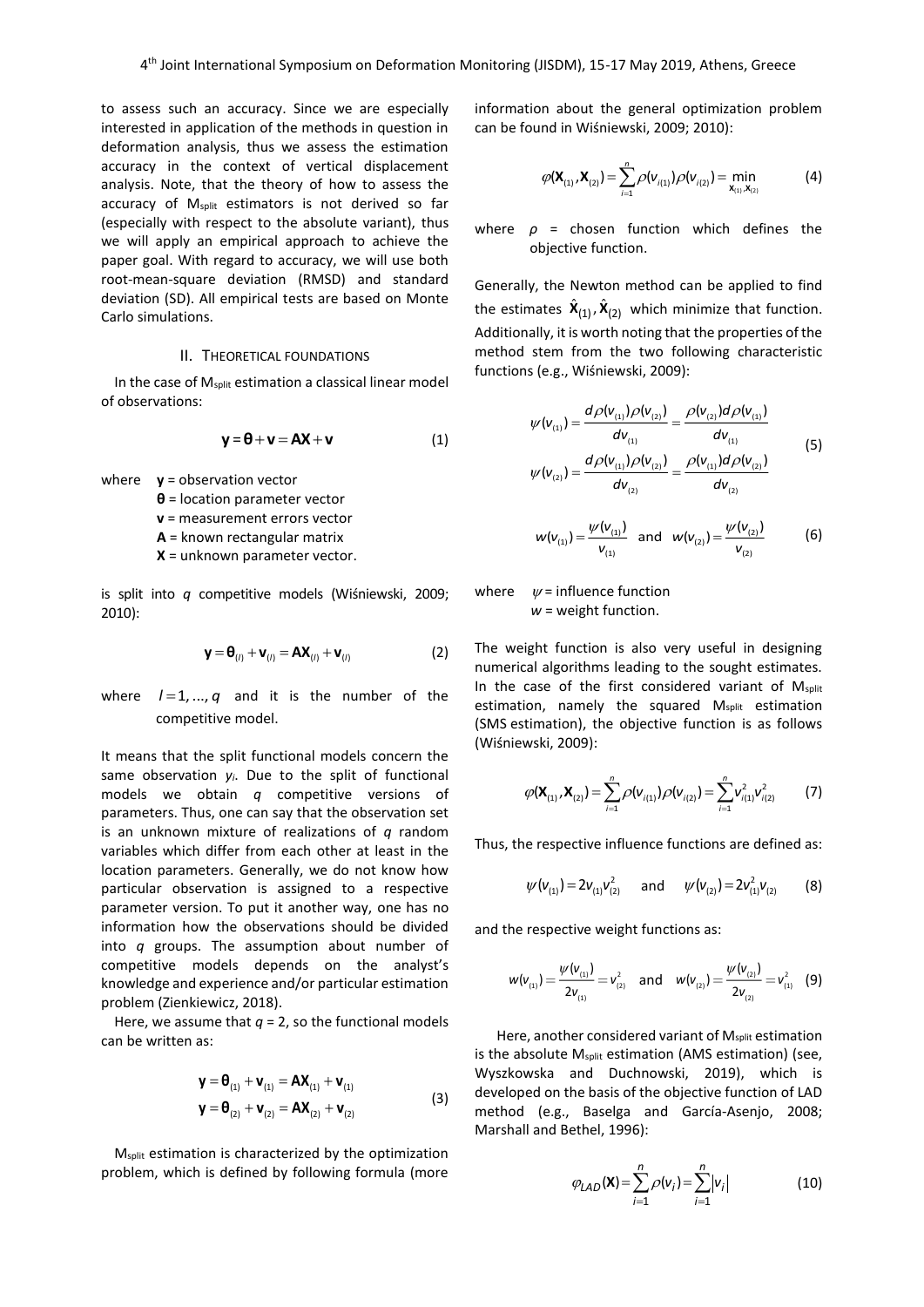Considering such a function, one can propose the objective function of AMS estimation in the following form:

$$
\varphi(\mathbf{X}_{(1)}, \mathbf{X}_{(2)}) = \sum_{i=1}^{n} \rho(\mathbf{V}_{i(1)}) \rho(\mathbf{V}_{i(2)}) = \sum_{i=1}^{n} |\mathbf{V}_{i(1)}| |\mathbf{V}_{i(2)}|
$$
 (11)

This leads to respectively influence functions:

$$
\psi_{(1)}(v_{(1)}, v_{(2)}) = \begin{cases}\n-|v_{(2)}| & \text{for } v_{(1)} < 0 \\
|v_{(2)}| & \text{for } v_{(1)} > 0\n\end{cases}
$$
\n
$$
\psi_{(2)}(v_{(1)}, v_{(2)}) = \begin{cases}\n-|v_{(1)}| & \text{for } v_{(2)} < 0 \\
|v_{(1)}| & \text{for } v_{(2)} > 0\n\end{cases}
$$
\n(12)

and weight functions:

$$
w_{(1)}(v_{(1)}, v_{(2)}) = \begin{cases} -\frac{|v_{(2)}|}{2v_{(1)}} & \text{for } v_{(1)} < 0\\ \frac{|v_{(2)}|}{2v_{(1)}} & \text{for } v_{(1)} > 0\\ \frac{|v_{(2)}|}{2v_{(2)}} & \text{for } v_{(2)} < 0 \end{cases}
$$
(13)  

$$
w_{(2)}(v_{(1)}, v_{(2)}) = \begin{cases} -\frac{|v_{(1)}|}{2v_{(2)}} & \text{for } v_{(2)} < 0\\ \frac{|v_{(1)}|}{2v_{(2)}} & \text{for } v_{(2)} > 0 \end{cases}
$$

Generally,  $M_{split}$  estimation is an iterative process (Wiśniewski, 2009). In the case of AMS estimation the weight functions depend on the both  $v_{(1)}$  and  $v_{(2)}$ , so the subsequent parameter estimates  $\hat{\bm{X}}_{(1)}$ ,  $\hat{\bm{X}}_{(2)}$  must be estimated as  $\left(\hat{\mathbf{X}}_{(1)}^{j-1},\hat{\mathbf{X}}_{(2)}^{j-1}\right) \hspace{-0.3cm} \Rightarrow \hspace{-0.3cm} \left(\hat{\mathbf{X}}_{(1)}^{j},\hat{\mathbf{X}}_{(2)}^{j}\right)$ . SMS estimates can also be computed in the same way; however, there is also another way given by Wiśniewski (2009) where  $\hat{\mathsf{X}}_{(1)}^{j-1} \!\Rightarrow\! \hat{\mathsf{X}}_{(2)}^{j-1} \!\Rightarrow\! \hat{\mathsf{X}}_{(1)}^{j} \!\Rightarrow\! \hat{\mathsf{X}}_{(2)}^{j}.$  Here, we will apply the first way only. Usually, the least square estimate (LS), namely  $\hat{\mathbf{X}}_{LS}$ , is also the starting point of the iterative processes, hence  $\hat{\mathbf{X}}^0 = \hat{\mathbf{X}}_{LS}$  (Wiśniewski, 2009; 2010). However, in the case of AMS estimation, the starting values of  $\hat{\mathbf{X}}_{(1)}$ ,  $\hat{\mathbf{X}}_{(2)}$  cannot be the same because of the failure of the start of iterative process. The basic solution in such a case is to assume:

$$
\hat{\mathbf{x}}_{(1)}^0 = \hat{\mathbf{x}}_{LS} + \varDelta
$$
\n
$$
\hat{\mathbf{x}}_{(2)}^0 = \hat{\mathbf{x}}_{LS} - \varDelta
$$
\n(14)

where: *Δ* = assumed positive value.

The iterative process itself can be written as follows (e.g., Wiśniewski, 2009; Wyszkowska and Duchnowski, 2019)

$$
\mathbf{X}_{(1)}^j = \mathbf{X}_{(1)}^{j-1} - d\mathbf{X}_{(1)}^j
$$
  
\n
$$
d\mathbf{X}_{(1)}^j = \left[\mathbf{H}_{(1)}\left(\mathbf{X}_{(1)}^{j-1}, \mathbf{X}_{(2)}^{j-1}\right)\right]^{-1}\mathbf{g}_{(1)}\left(\mathbf{X}_{(1)}^{j-1}, \mathbf{X}_{(2)}^{j-1}\right)
$$
  
\n
$$
\mathbf{X}_{(2)}^j = \mathbf{X}_{(2)}^{j-1} - d\mathbf{X}_{(2)}^j
$$
  
\n
$$
d\mathbf{X}_{(2)}^j = \left[\mathbf{H}_{(2)}\left(\mathbf{X}_{(1)}^{j-1}, \mathbf{X}_{(2)}^{j-1}\right)\right]^{-1}\mathbf{g}_{(2)}\left(\mathbf{X}_{(1)}^{j-1}, \mathbf{X}_{(2)}^{j-1}\right)
$$
\n(15)

where *d***X** = increment to parameter **H** = Hessian matrix **g** = gradient

and

$$
\begin{cases}\n\mathbf{H}_{(1)}\left(\mathbf{X}_{(1)}^{j-1},\mathbf{X}_{(2)}^{j-1}\right) = 2\mathbf{A}^{\mathsf{T}}\mathbf{w}_{(1)}\left(\mathbf{v}_{(1)}^{j-1},\mathbf{v}_{(2)}^{j-1}\right)\mathbf{A} \\
\mathbf{g}_{(1)}\left(\mathbf{X}_{(1)}^{j-1},\mathbf{X}_{(2)}^{j-1}\right) = -2\mathbf{A}^{\mathsf{T}}\mathbf{w}_{(1)}\left(\mathbf{v}_{(1)}^{j-1},\mathbf{v}_{(2)}^{j-1}\right)\mathbf{v}_{(1)}^{j-1} \\
\mathbf{H}_{(2)}\left(\mathbf{X}_{(1)}^{j-1},\mathbf{X}_{(2)}^{j-1}\right) = 2\mathbf{A}^{\mathsf{T}}\mathbf{w}_{(2)}\left(\mathbf{v}_{(1)}^{j-1},\mathbf{v}_{(2)}^{j-1}\right)\mathbf{A} \\
\mathbf{g}_{(2)}\left(\mathbf{X}_{(1)}^{j-1},\mathbf{X}_{(2)}^{j-1}\right) = -2\mathbf{A}^{\mathsf{T}}\mathbf{w}_{(2)}\left(\mathbf{v}_{(1)}^{j-1},\mathbf{v}_{(2)}^{j-1}\right)\mathbf{v}_{(2)}^{j-1}\n\end{cases}
$$
\n(16)

where **w** = respective weight matrix.

The weight matrices  ${\sf w}_{\scriptscriptstyle (1)}\bigl(\sf v_{\scriptscriptstyle (1)}^{j-1},\sf v_{\scriptscriptstyle (2)}^{j-1}\bigr)$ and  ${\sf w}_{\text{\tiny (2)}}\!\left({\sf v}_{\text{\tiny (1)}}^{j-1},{\sf v}_{\text{\tiny (2)}}^{j-1}\right)$ in the iterative process can be computed as:

$$
\mathbf{w}_{(1)}\left(\mathbf{v}_{(1)}^{j-1},\mathbf{v}_{(2)}^{j-1}\right) = \text{Diag}\left[w_{(1)}(v_{1(1)}^{j-1},v_{1(2)}^{j-1}),...,w_{(1)}(v_{n(1)}^{j-1},v_{n(2)}^{j-1})\right]
$$
  

$$
\mathbf{w}_{(2)}\left(\mathbf{v}_{(1)}^{j-1},\mathbf{v}_{(2)}^{j-1}\right) = \text{Diag}\left[w_{(2)}(v_{1(1)}^{j-1},v_{1(2)}^{j-1}),...,w_{(2)}(v_{n(1)}^{j-1},v_{n(2)}^{j-1})\right]
$$
(17)

That approach is successfully applied in SMS estimation. Notwithstanding this, in the case of AMS estimation, there is a possible problem with such an iterative process. It concerns singularity resulting from the weight functions of Eq. (13) which are not defined for measurement errors  $v_{(l)}$  equal 0. In the situation when  $v_{(l)}$  aims for zero, then the weight function  $w_{(l)}(v_{(1)}, v_{(2)})$ goes up to infinity. Thus, we should use a modified weight functions of Eq. (13), namely:

$$
w_{(1)}^{*}(v_{(1)}, v_{(2)}) = \begin{cases} \frac{|v_{(2)}|}{2|v_{(1)}|} & \text{for } |v_{(1)}| \ge d \\ \frac{|v_{(2)}|}{2d} & \text{for } |v_{(1)}| < d \end{cases}
$$
\n
$$
w_{(2)}^{*}(v_{(1)}, v_{(2)}) = \begin{cases} \frac{|v_{(1)}|}{2|v_{(2)}|} & \text{for } |v_{(2)}| \ge d \\ \frac{|v_{(1)}|}{2d} & \text{for } |v_{(2)}| < d \end{cases}
$$
\n(18)

where *w\** = modification of weight functions *d* = assumed positive constant.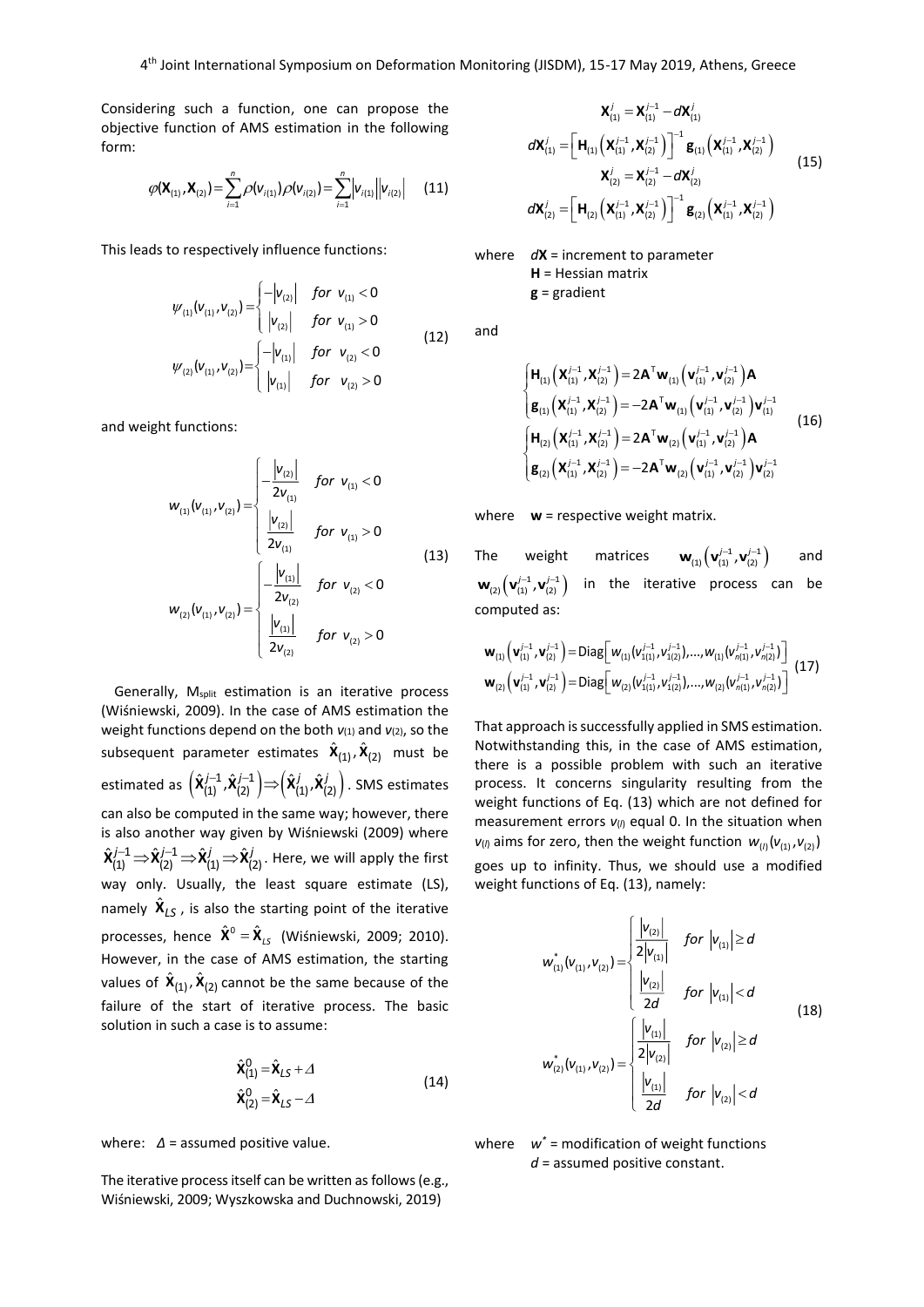On the whole, the iterative process should be finished for such  $j = k$ , when  $\mathbf{g}_{(1)}\left(\mathbf{X}_{(1)}^{k-1}, \mathbf{X}_{(2)}^{k-1}\right) = 0$ ,  $\mathbf{g}_{(2)}\left( \mathbf{X}_{(1)}^{k-1}, \mathbf{X}_{(2)}^{k-1} \right) = 0$  and thereupon  $\hat{\mathbf{X}}_{(1)} = \mathbf{X}_{(1)}^{k} = \mathbf{X}_{(1)}^{k-1}$ ,  $\hat{\mathbf{X}}_{(2)} = \mathbf{X}_{(2)}^k = \mathbf{X}_{(2)}^{k-1}$ .

# III. EMPIRICAL TESTS

Let us consider an example of deformation analysis and simulate a levelling network which consists of two reference points *P*<sup>1</sup> and *P*<sup>2</sup> and three object points *A*, *B* and *C* (Figure 1). We assume that all observations (eight height differences) are measured at two measurement epochs, thus  $q = 2$ . Note, that we have one combined observation vector here (that vector contains observations from both epochs).

Due to the above, one can have two competitive models of Eq. (3), where:

$$
\mathbf{A} = \begin{bmatrix} 1 & 1 & 0 & 0 & 0 & 0 & 1 & 1 & 0 & 0 & 0 & 0 & -1 & -1 & 0 & 0 \\ 0 & 0 & 1 & 1 & 0 & 0 & 0 & 0 & 1 & 1 & 0 & 0 & 1 & 1 & -1 & -1 \\ 0 & 0 & 0 & 0 & 1 & 1 & 0 & 0 & 0 & 1 & 1 & 0 & 0 & 1 & 1 \end{bmatrix} \tag{19}
$$

$$
\mathbf{X}_{(1)} = \begin{bmatrix} H_A^l \\ H_B^l \\ H_C^l \end{bmatrix} \text{ and } \mathbf{X}_{(2)} = \begin{bmatrix} H_A^l \\ H_B^l \\ H_C^l \end{bmatrix}
$$
 (20)

where  $H'$  = theoretical height at the first measurement epoch

> H<sup>II</sup> = theoretical height at the second measurement epoch.

Hence, there is an opportunity to determine vertical point displacement from the following formula:

$$
\Delta \mathbf{X} = \mathbf{X}_{(2)} - \mathbf{X}_{(1)} = \begin{bmatrix} H_A^H \\ H_B^H \\ H_C^H \end{bmatrix} - \begin{bmatrix} H_A^I \\ H_B^I \\ H_C^I \end{bmatrix} = \begin{bmatrix} \Delta H_A \\ \Delta H_B \\ \Delta H_C \end{bmatrix}
$$
(21)

where **ΔX** = parameter difference Δ*H* = vertical point displacement.

All empirical analyses are based on Crude Monte Carlo method (here denoted as MC) which is a statistical sampling approach. The Monte Carlo method is very useful tool to solve many problems which might occur in geodesy and surveying (e.g., Duchnowski and Wiśniewski, 2014; Wyszkowska, 2017; Wyszkowska and Duchnowski, 2018, 2019). We assume that observations are independent, and their errors are normally distributed  $v_i \sim N(0, \sigma^2)$ , where standard deviation of measurement errors  $\sigma = 1$ mm. Another



Figure 1. Simulated levelling network

assumption is that we execute 1000 simulations in all empirical tests. That number of simulations seems enough for purposes of the present paper. All computations were carried out in Mathcad 15.0. Thanks to the MC method it is possible to assess the accuracy of estimates by computing empirical standard deviations and root-mean-square deviations of these distributions (e.g., Duchnowski and Wiśniewski, 2014, 2017; Duchnowski and Wyszkowska, 2017; Wyszkowska, 2017):

$$
SD = \sqrt{\sum_{i=1}^{n} \frac{\left(\hat{X}_{i}^{MC} - \overline{X}^{MC}\right)^{2}}{n}}
$$
 (22)

$$
RMSD = \sqrt{\sum_{i=1}^{n} \frac{(\hat{X}_i^{MC} - X)^2}{n}}
$$
 (23)

where SD = empirical standard deviation

 $\hat{X}_i^{MC}$  = estimated value at the *i*th simulation

 $\bar{X}^{MC}$  = mean value of the parameter from all Monte Carlo simulations

*n* = number of simulations

RMSD = root-mean-square deviation

*X* = theoretical value of the estimated parameter.

Without loss of generality we can assume that  $H_{\rho_1}^{'} = H_{\rho_1}^{''} = 0$  mm and  $H_{\rho_2}^{'} = H_{\rho_2}^{''} = 0$  mm at both measurement epochs. In other words, the reference points are stable. We can also make the next assumption that the theoretical heights of the object points  $H'_A = 0$  mm,  $H'_B = 0$  mm and  $H'_C = 0$  mm at the first measurement epoch. Now, let us consider the following several variants to investigate the accuracy of all estimates considered here.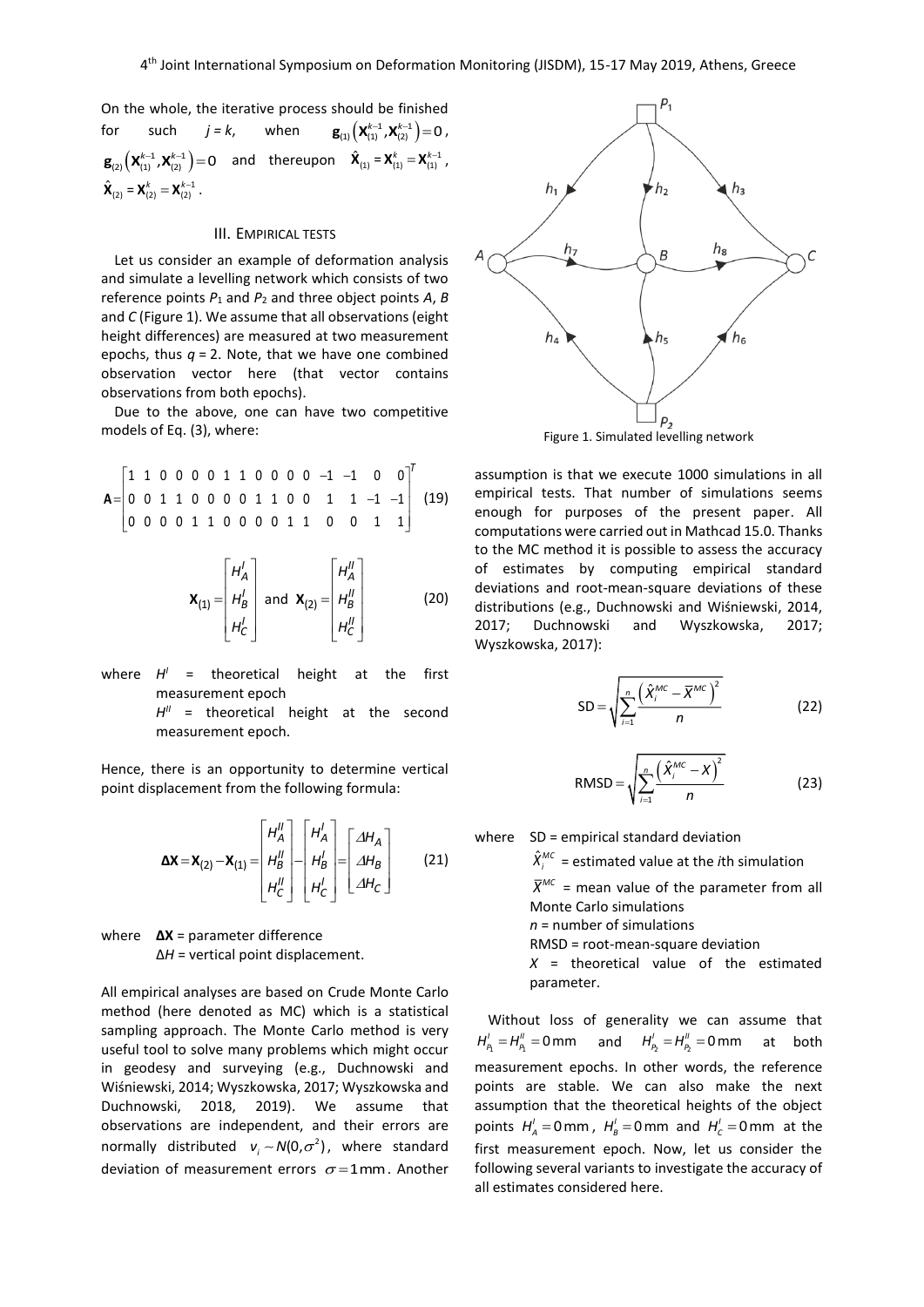First, let  $H''_B = 0$  mm,  $H''_C = 0$  mm and let  $H''_A$  might vary within the interval  $<$  0 mm, 50 mm $>$  . Thus, we are checking if the accuracy of SMS or AMS estimates depend on the magnitude of the vertical point displacements. Figure 2 presents RMSDs obtained for all estimates. Note, that AMS estimation gives superior results than SMS estimation; however, the smallest RMSDs, which are close to 1 mm for all point displacements, are obtained for LS estimation. There are some disturbances for RMSD(Δ*HA*), when the values of Δ*H<sup>A</sup>* are quite small. It is probably caused by some problems with assigning observations to the appropriate measurement epochs when the parameter values are close to each other at both measurement epochs. We also compute SDs for that case of points displacements. Since they are close to the values of RMSDs, they are not shown here.

Now, let us assume that  $H''_B = 20$  mm,  $H''_C = 50$  mm. Figure 3 shows RMSDs for the second case of points displacements. The values of RMSD(Δ*HB*) and RMSD(Δ*HC*) are close to 1 mm for each considered method and for all Δ*HA*. Once again, RMSD(Δ*HA*) has much bigger values for both SMS and AMS estimates for relatively small Δ*H<sup>A</sup>* (with respect to LS estimate);

however, RMSD(Δ*HA*) for all three methods are close to each other for bigger Δ*HA*. Thus, the accuracy of Msplit estimates depends on the point displacements. Once again, the computed SDs are similar to RMSDs, respectively, hence they are not presented here.

The third and fourth examples considered here concern the situation when the observation set from the second variant is disturbed by one gross error at the second measurement epoch. We assume that the height difference  $h_1^{\prime\prime}$ *is an outlier, and that it is* disturbed by either positive or negative gross errors equal to 5 mm and -5 mm, respectively. Let us analyze the case with positive gross error. Respective RMSDs are presented in Figure 4 and SDs in Figure 5. When there is the outlier in observation set, the values of RMSD(Δ*HA*) obtained for LS estimation are distant from these ones from the previous case. Furthermore, RMSDs(Δ*HA*) for AMS estimation are usually better than those for LS and SMS methods. The exceptions are results obtained for such Δ*H<sup>A</sup>* which are close to Δ*HB.* Then RMSDs(Δ*HA*) for AMS estimates are significantly bigger. That results from the coincidence between Δ*H<sup>A</sup>* and Δ*HB*. Note, that if Δ*H<sup>B</sup>* Δ*H<sup>A</sup>* then the observed (or simulated)  $h_7^{\prime\prime} \approx h_7^{\prime}$ . It might happen that the



Figure 2. RMSDs of point displacements for different values of Δ*H<sub>A</sub>*; where Δ*H<sub>B</sub>* = 0 mm, Δ*H<sub>C</sub>* = 0 mm



Figure 3. RMSDs of point displacements for different values of Δ*HA*; where Δ*H<sup>B</sup>* = 20 mm, Δ*H<sup>C</sup>* = 50 mm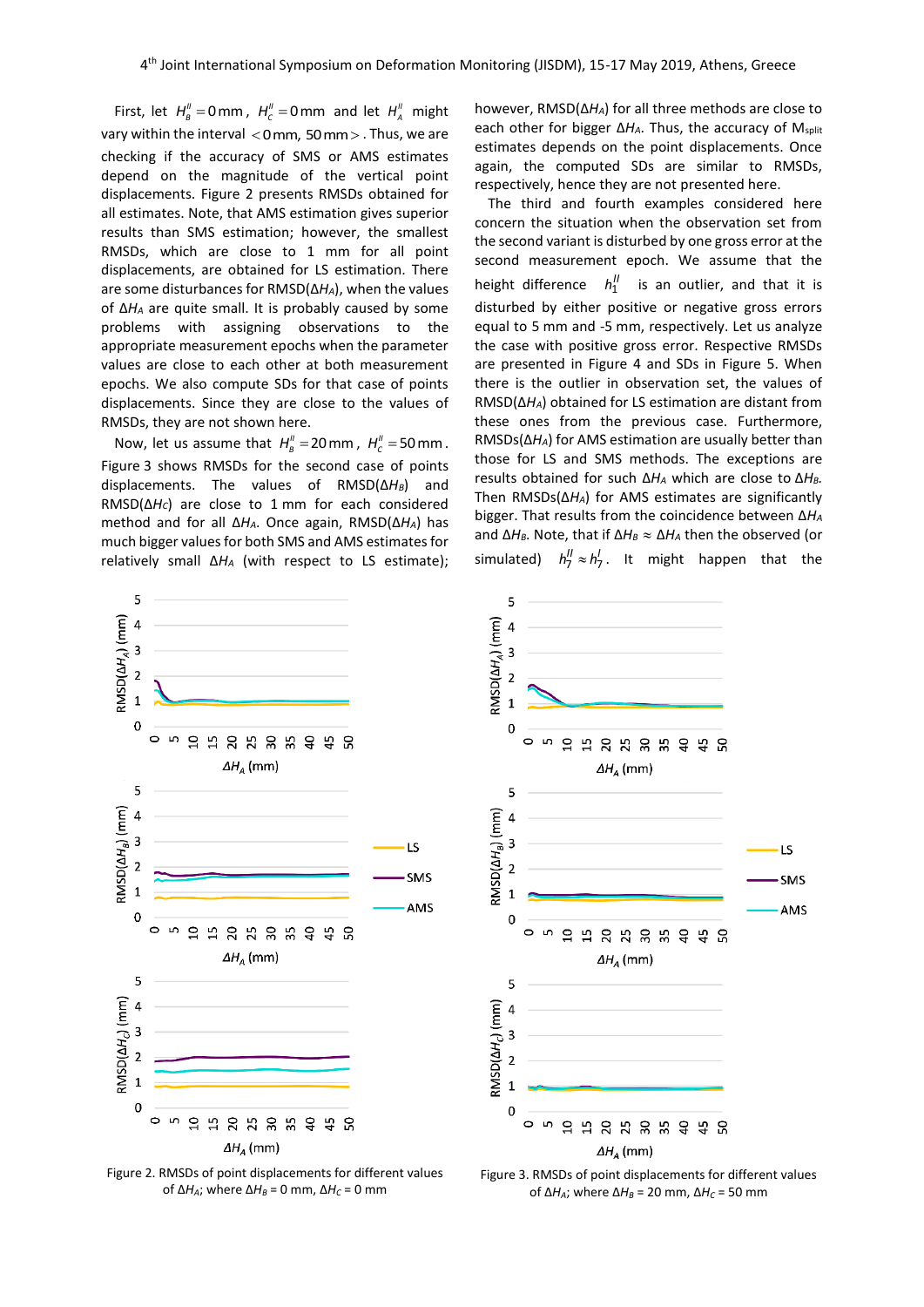



simulated random error of either of  $h_7$  coincides well with the outlying observation  $h''_1$ . Such a  $h_7$  would be assigned to the second measurement epoch which results in too high value of the estimated  $H''_{A}$  and hence too high value of the estimated Δ*HA*. In such a context, the coincidence between Δ*H<sup>A</sup>* and Δ*H<sup>B</sup>* (or any neighboring network points) might be defined as a problem of AMS estimation. Despite this, AMS estimation seems to be more robust against outlier than SMS estimation (RMSDs are generally smaller for AMS estimates than for SMS estimates). To compare accuracy of both estimates we also compute SDs. Obviously, SD(Δ*HA*) of LS estimate is close to that from the previous case, respectively. Also, this time, if Δ*H<sup>A</sup>* are relatively small then we observe the lower accuracy of both M<sub>split</sub> estimates. Moreover, if there is a coincidence between Δ*H<sup>A</sup>* and Δ*H<sup>B</sup>* then SD(Δ*HA*) for AMS estimation is also bigger. Whereas, the values of RMSD(Δ*HB*), RMSD(Δ*HC*) as well as SD(Δ*HB*), SD(Δ*HC*), respectively, are rather close to each other for each considered method.

Let us consider the last case with an observation  $h''_1$ affected by a negative gross error. RMSDs of that case





can be seen in Figure 6 and SDs in Figure 7, respectively. Note, that all RMSDs of LS estimates are close to these in Figure 4. On the whole, the superior results of RMSDs are obtained for AMS estimation. In other words, AMS estimation is less sensitive to such an outlier than SMS estimation and LS estimation are. The accuracy of SMS estimation is quite comparable to accuracy of AMS estimation for Δ*HA* ≤ 10 mm (for both RMSDs or SDs). In turn, the bigger is Δ*HA,* the larger is the difference between RMSDs(Δ*HA*) of SMS and AMS estimates. Generally, the values of RMSDs(Δ*HA*) and SDs(Δ*HA*) of AMS estimation are close to each other. Note, that the relations between RMSD(Δ*HB*), SD(Δ*HB*) and RMSD(Δ*HC*), SD(Δ*HC*), respectively, are similar to the preceding case. Another interesting issue is that all values of SDs of that case are comparable to RMSDs which were obtained in the second case (no gross error case), so the occurrence of the gross error does not make SDs worse. It is noteworthy that this time the coincidence between Δ*H<sup>A</sup>* and Δ*H<sup>B</sup>* has no bad influence on the accuracy of both M<sub>split</sub> estimates. That is due to the general properties of M<sub>split</sub> estimation. Note, that the negative gross error of a moderate magnitude will place the outlier  $h_1^{\prime\prime}$  "between" two measurement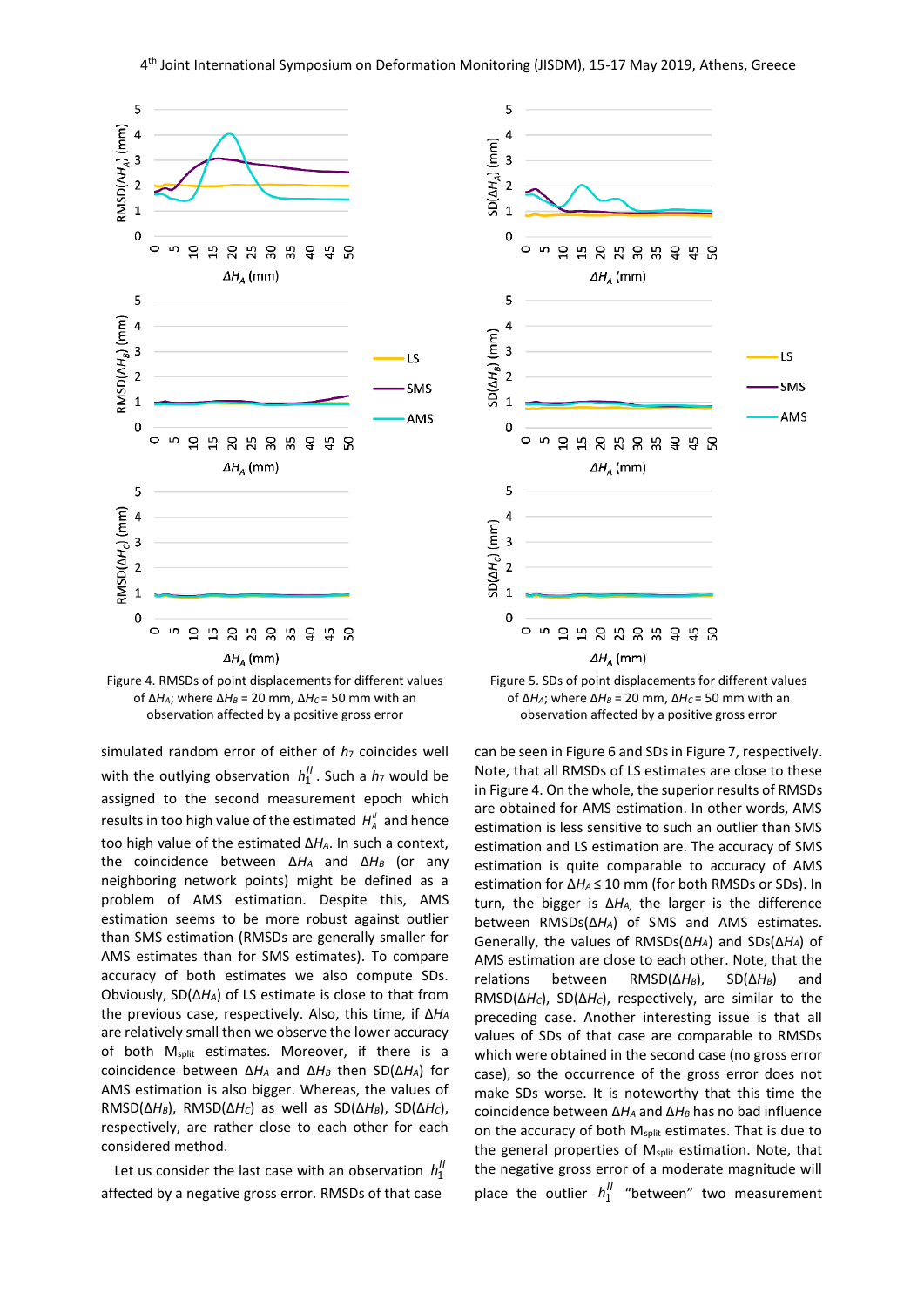



epochs (in contrast to the previous case where the positive gross error locates the outlier "outside" the epochs). Such a location is usually not a problem especially for AMS method which seems robust against such outliers (Wyszkowska and Duchnowski, 2019).

#### IV. CONCLUSIONS

The paper presents an investigation of the accuracy of two variants of M<sub>split</sub> estimates, namely the squared M<sub>split</sub> estimates and the absolute M<sub>split</sub> estimates in the context of the vertical deformation analysis in comparison to the accuracy of the least square estimation. On the whole, AMS estimates have a better accuracy than SMS estimates. The tests, which consider the observation set without outliers, show that the accuracy of both M<sub>split</sub> estimates might be similar to the accuracy of LS estimates. What is more, such tests prove that the accuracy of both M<sub>split</sub> estimates might depend on the values of the point displacements; however, such an influence might be varied for different network points, an observation affected by the negative gross error or network shapes themselves. There is also noticeable, that the general problem of





assessing the accuracy of M<sub>split</sub> estimates is related to assignment the observations to particular measurement epochs (especially, for such values which are close to each other at both measurement epochs). Then the accuracy of the estimates in question is lower. It increases with the growing difference between the parameters. Note, that empirical assessments of estimator accuracy (especially RMSD) can provide also other useful information. In the context of the paper, high values of RMSD mean that the point displacements are not estimated correctly by the method under study.

Whereas the analysis of two empirical tests which concern the occurrence of an observation affected by gross errors shows that usually AMS estimates are superior to the rest of the estimates considered here. It stems from the fact that AMS estimates seems more robust against disturbances which have a small magnitude. However, if the values of vertical displacements of two object points are close to each other, the accuracy would be distinctly lower. After all, it seems that the higher robustness against outliers (in most of the cases) makes the method an interesting alternative to well-known robust estimations and an advisable solution in some problems of surveying and geodesy.